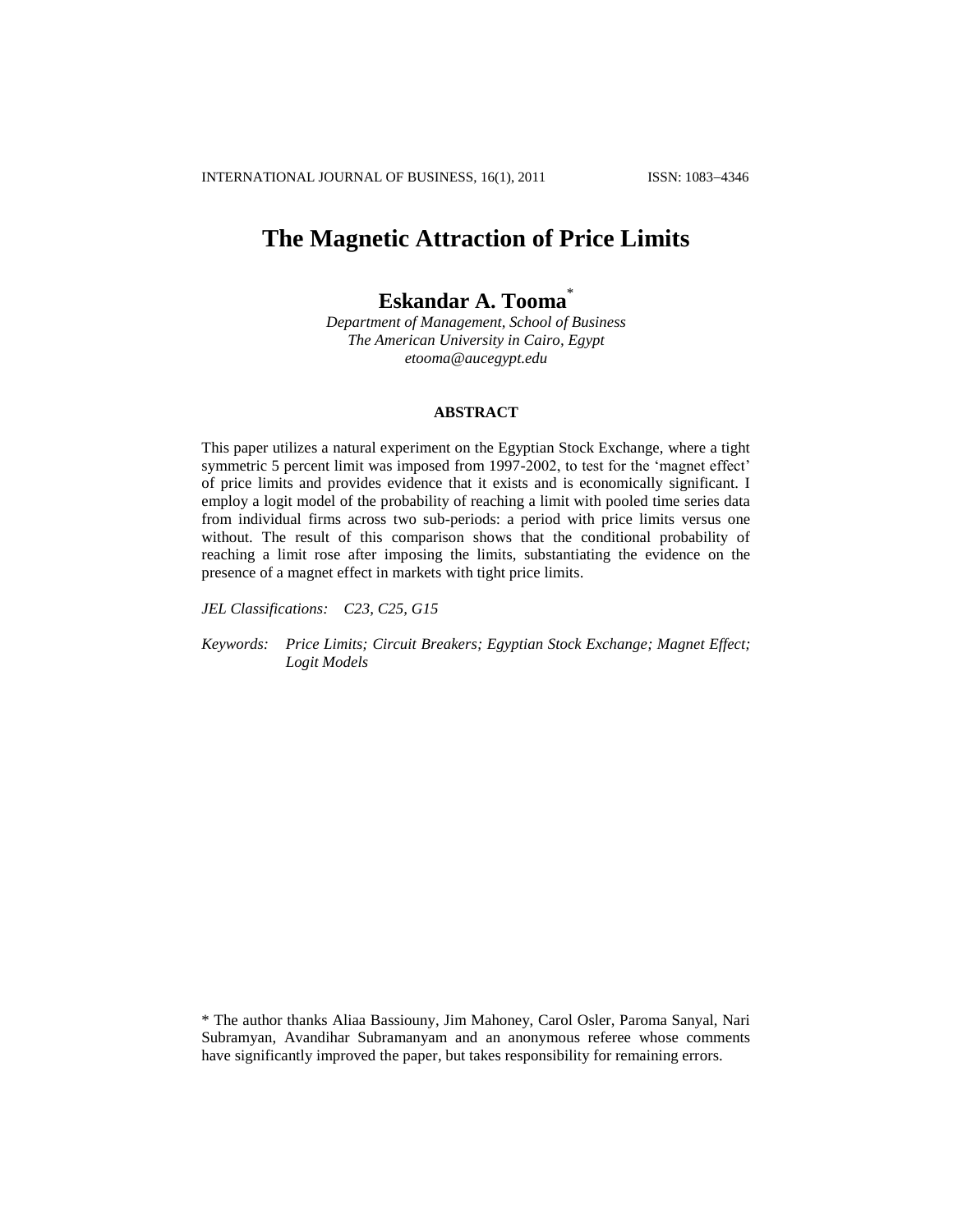# **I. INTRODUCTION**

In this article, I test for the presence of a magnet effect on the Egyptian Stock Exchange (EGX). The EGX provides an excellent laboratory to test for the "magnet effect" in stock markets with price limits for two main reasons: it had a tight symmetric 5 percent price limit from 1997-2002 and reaching this limit resulted in a complete trading halt for the day. I find clear and robust evidence that share prices of stocks listed on the EGX were drawn towards their price limits as predicted by the magnet effect hypothesis. This finding contradicts the evidence presented by Abad & Pascual (2007), the only other paper to have benefited from having the aforementioned market characteristics for studying the magnet effect of price limits.

The main contribution of this paper is that it also benefits greatly from a natural experiment in an emerging equity market since it compares two sub-periods: one with price limits versus another without. This is empirically crucial in order to be able to attribute the magnet effect to the price limit, without having to resort to complicated estimation methods. To this author"s knowledge this is the first paper in the price limit literature that isolates this effect.

Starting in the early nineties, price limits became commonplace in stock markets around the world (Table 1). The main explicit motivation for exchanges to impose a price limit was to reduce volatility (Kim & Sweeney, 2002; Hsieh & Yang, 2009) and stabilize stock markets (Taiwan Stock Exchange, 2006). The desired reduction in volatility could come from the direct constraint that they impose on price changes, giving "frenzied traders time to cool off" (Kim and Rhee 1997, 885), hence, leading to less panic-driven trading. However, recently Kim and Park (2010) argue for yet another implicit reason; they claim that regulators could use price limits to counter stock price manipulation by large investors and find empirical support for their hypothesis.

| Country       | Limit           | Country            | Limit           | Country              | Limit        |
|---------------|-----------------|--------------------|-----------------|----------------------|--------------|
| Argentina     | $\pm 10\%$      | Hong Kong          | none            | Peru                 | $\pm 15\%$   |
| Australia     | none            | India              | $\pm 8\%$       | Philippines          | $\pm 30\%$   |
| Austria       | $\pm$ 5%        | <b>Ireland</b>     | none            | Portugal             | $\pm 10\%$   |
| Belgium       | $\pm$ 5-10%     | Israel             | none            | Singapore            | none         |
| <b>Brazil</b> | none            | Italy              | $\pm 10 - 20\%$ | South Africa         | none         |
| Chile         | none            | Japan              | $\pm 10 - 60\%$ | Spain                | none         |
| Columbia      | none            | Kenya              | $\pm 10\%$      | Sweden               | $\pm 7.50\%$ |
| Denmark       | none            | Korea              | $\pm 15\%$      | Switzerland          | $\pm 15\%$   |
| Ecuador       | $\pm 15\%$      | Malaysia           | $\pm 30\%$      | Taiwan               | $±40-50%$    |
| Egypt         | $\pm$ 5%        | Mexico             | $\pm 10\%$      | Thailand             | $\pm 15\%$   |
| Finland       | $\pm 15%$       | <b>Netherlands</b> | none            | Turkey               | none         |
| France        | $\pm 10 - 20\%$ | New Zealand        | none            | UK                   | none         |
| Germany       | none            | Norway             | none            | <b>United States</b> | $\pm 10\%$   |
| Greece        | none            | Pakistan           | $±7.50\%$       | Venezuela            | none         |

**Table 1** Stock market and price limits.

Source: Kim and Park (2010)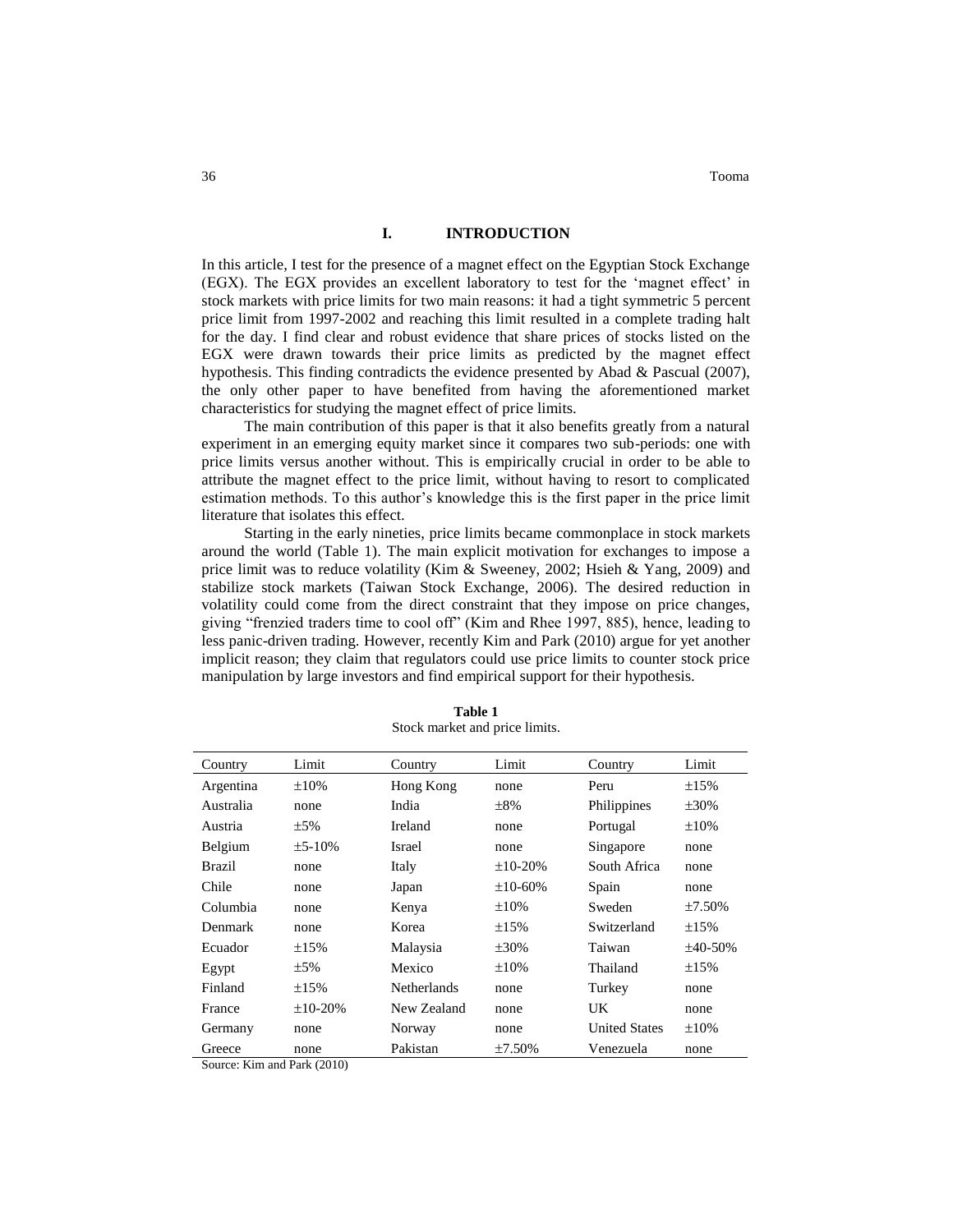Previous studies have offered inconclusive evidence on the magnet effect of price limits. Formally it was Subramanyam (1994) who elaborated the formal theoretical case for the magnet effect of price limits in a model based on Kyle (1985), opening up a line of empirical scrutiny. In support of the magnet effect, one can cite Cho et al. (2003) and Hsieh et al (2009) on the Taiwan Stock Exchange (TWSE), Chan et al (2005) on the Kuala Lampur Stock Exchange, Du et al. (2009) on the Korean Stock Exchange and possibly Goldstein and Kavajecz (2004) on the NYSE.

Cho et al (2003) estimate the return process for high-frequency returns to shares on the TWSE under a tight, 7 percent, price constraint. Notably, the authors find an asymmetry between upper and lower price limits. They find strong evidence that stock prices accelerate toward upper limits, but little evidence that prices accelerate toward lower limits. Further evidence on TWSE can be found in Hsieh et al (2009), who use transaction data for firms listed on TWSE and provide the first evidence of when magnet effects start to emerge. Using logit regressions, they show that the magnet effect initiates when the price falls within nine ticks of the upper price limits and approximately four ticks of the lower price limits. Chan et al (2005) also use transaction data and not only find evidence of the magnet effect on the KLSE, but also explicitly test how the magnet effect occurs through order imbalance<sup>1</sup>. They test the hypothesis that "the order imbalance remains unchanged after limit-hits" and find that "the order imbalance prior to the limit-hit suggests a magnet effect (where suboptimal trades are being made in anticipation of a limit-hit) and the subsequent order imbalance reversal after the limit-hit lends further support that a magnet effect did take place during the pre-hit period". Du et al. (2009)"s also find evidence consistent with the magnet effect in returns, trading volume, and volatility, among other measures. Goldstein and Kavajecz (2004) provide evidence that trading on the NYSE accelerated just before a trading halt in October 1997. However, this evidence is quite weak since they also provide an opposing one and the evidence applies to just one episode.

In contrast to these works, Kuserk et al.'s (1989) analysis of Treasury bond and commodity futures, as well as Berkman and Steenbeek"s (1998) analysis of futures trading do not support the existence of a magnet effect. The latter paper exploits the fact that the Nikkei 225 futures contract is traded on the Osaka Stock Exchange, a market with strict price constraints, and also on the Singapore International Monetary Exchange, which has no price constraints. If price constraints exert a magnet effect, then when the price approaches the lower limit, Nikkei futures traded in Osaka should have a relatively low price compared to Nikkei futures traded in Singapore (and vice versa). Thus the results of this analysis do not provide evidence of a magnet effect. The lack of evidence of a magnet effect in futures will not obviously generalize to stock markets because futures contracts typically have close substitutes, while individual stocks do not. The only study that does not find support of the magnet effect in stock markets is that of Abad & Pascual  $(2007)$ , who study the Spanish stock exchange (SSE) and find that price limits do not cause traders to advance their trades. However, this can be attributed to the specific trading halt mechanism dealing with the price limit hit, which results in 5 minute call auction and then resuming of the trading. Thus, the magnet effect can be unobservable in a market mechanism where investors know that they may trade after limit hits and trading halts, creating little incentive for them to advance their trades.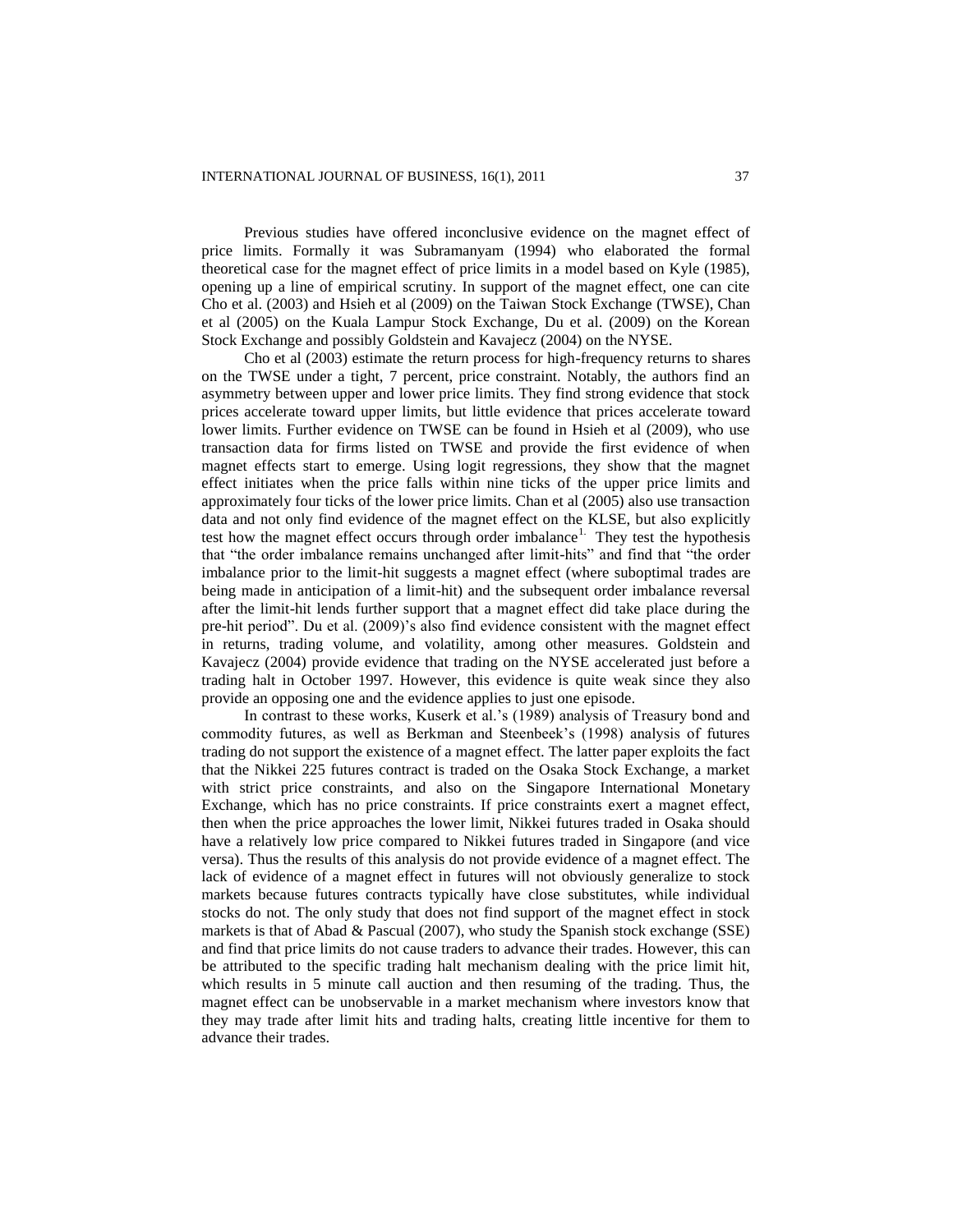Using logit regressions, in which the probability of reaching a limit during a given close-to-close period depends on the overnight (close-to-open) return and other factors, I find clear and substantive evidence of a magnet effect of price limits on EGX.

The remaining sections of the paper are organized as follows: Section II provides an overview of the Institutional Background. Section III describes the data and methodology. Section IV presents the results and finally, section V concludes.

# **II. INSTITUTIONAL BACKGROUND**

The EGX is one of the oldest stock markets in the world, since it dates to the era of the British colonial rule. Indeed, during the early  $20<sup>th</sup>$  century, it was one of the world's most active stock markets. However, Nasser, one of the former Presidents of Egypt, closed the market in the 1950s. This persisted until its reopening in 1992. Later in 1997, the authorities imposed price limits with hopes of curbing volatility. These limits were eventually relaxed in 2002.<sup>2</sup>

The EGX is an order-driven market that does not utilize designated market makers. Investors issue orders that are posted on a large screen. During regular trading hours, which span the interval Sunday through Thursday from 10:30 a.m. to 2:30 p.m., orders are matched to determine equilibrium prices. In addition, there is a three-hour pre-opening session at the end of which bids and offers are matched to determine the opening price.

The total market capitalization on the EGX was approximately £.E. 121 billion (or roughly \$20 billion) in October 2002<sup>3</sup> . As in most emerging market stock exchanges, a relatively small set of companies dominate market and trading value. The 100 most heavily traded firms, out of the  $1,151$  listed in  $2002<sup>4</sup>$ , account for 34 percent of the total market capitalization, 85 percent of trading by volume, and 96 percent of trading by value.

From February 1997 till December 2002 the EGX had a tight symmetric 5 percent price limit on all firms in the stock market, which is as tight as any limit imposed anywhere at that period. Reaching of the price limit triggered trading halts and were applicable across firms. Specifically, once the price of a security moved by 5 percent relative to the closing price of the previous day, all trading halted until the end of the trading day. This led to the postponement of pending orders to the opening call market of the following day.

# **III. DATA AND METHODOLOGY**

The tight price limit on EGX meant that limits were reached relatively frequently for the firms studied here. Taken in aggregate, limits were hit on 8 percent of the trading days during the period of enforcing limits. I focus on the intraday behavior of returns. Among all the various market properties one could examine – returns, trading volume, etc. – returns are uniquely important because moderating return volatility is the limits" intended purpose. Intraday data are, in turn, critical for the analysis of the magnet effect since each day"s close determines the limit prices of the next day.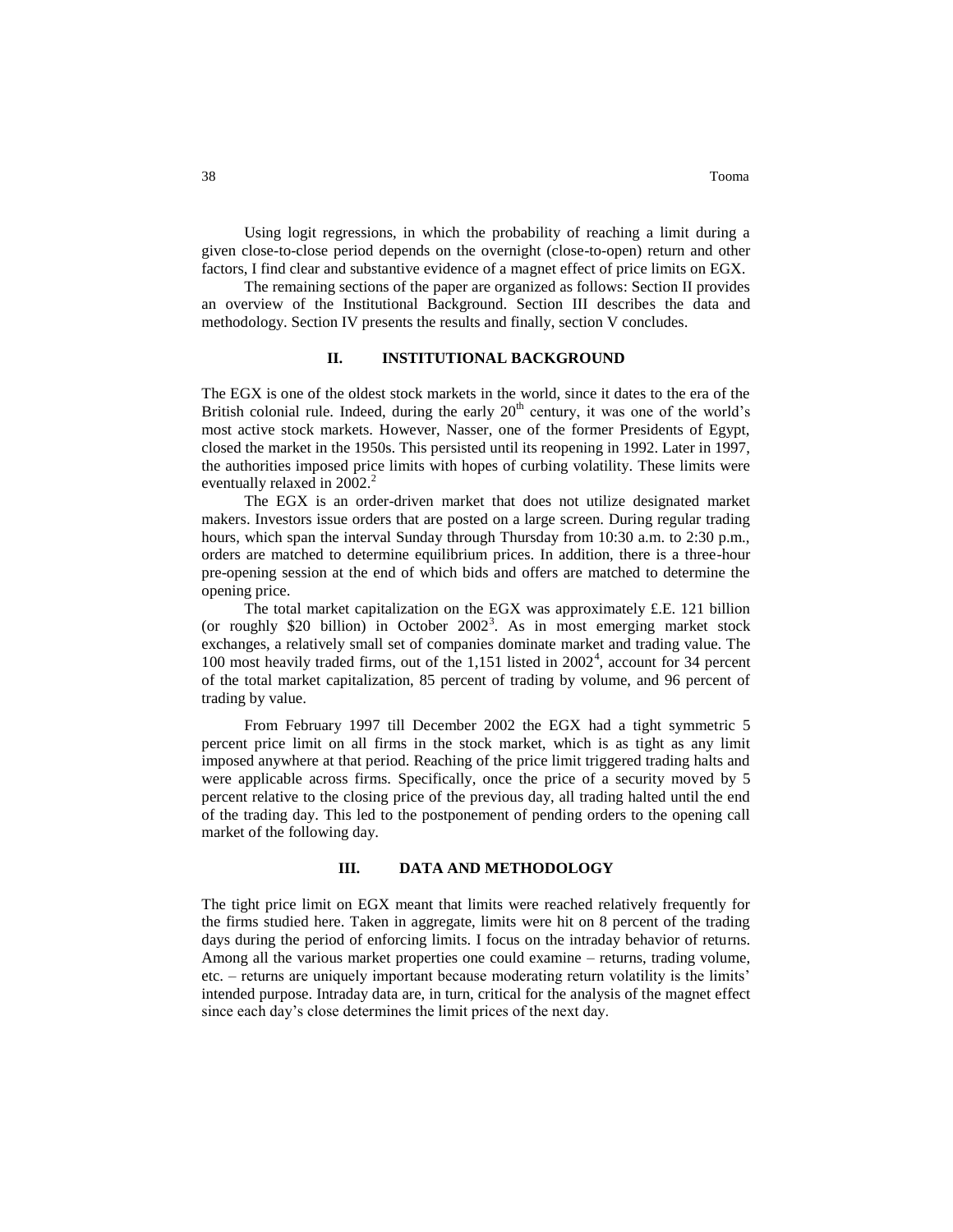# **A. Data**

Following a number of other microstructure papers, I study very closely the price action of a limited subset of the market. The data comprise open and close prices for five major EGX companies from January 3, 1994 to December 31, 2001. Prices are adjusted for stock splits, capital distributions, and dividends. I chose these firms because, unlike other firms, their available price data cover time periods both before and after imposing the price limits<sup>5</sup>. Fortunately, the five firms are all actively traded. All together, they account for 12 percent of total trading value during the decade 1992 to 2001. This is comparable to the roughly 10 percent share of NYSE trading accounted for by the Dow

| Mean<br>Std. Dev.<br>Mean<br>Std. Dev.<br><b>APSW</b><br>0.0009<br>Overnight<br>0.0238<br>$-0.0078$<br>0.0182<br>Returns:<br>0.0259<br>Intraday<br>$-0.0017$<br>$-0.0054$<br>0.0422<br>Volatility<br>0.0034<br>0.0252<br>0.0477<br>0.0248<br>Returns $> +5\%$<br>23<br>3.0<br>28<br>2.3<br>14<br>1.8<br>3.8<br>Returns $\leq$ -5%<br>46<br><b>COMI</b><br>$-0.0006$<br>0.0277<br>$-0.0094$<br>0.0258<br>Overnight<br>Returns:<br>Intraday<br>$-0.0002$<br>0.0239<br>$-0.0090$<br>0.0149<br>0.0229<br>0.0209<br>0.0248<br>0.0165<br>Volatility<br>Returns $> +5\%$<br>46<br>6.0<br>15<br>1.2<br>6.0<br>20<br>1.7<br>46<br>Returns $\leq$ -5%<br><b>EPICO</b><br>0.0166<br>0.0587<br>0.0271<br>Returns:<br>Overnight<br>$-0.0098$<br>Intraday<br>$-0.0012$<br>0.0483<br>0.0187<br>0.0318<br>Volatility<br>0.0191<br>0.0406<br>0.0301<br>0.0212<br>108<br>Returns $\geq +5\%$<br>60<br>7.8<br>9.0<br>42<br>5.5<br>7.7<br>92<br>Returns $\leq$ -5%<br>NSGB<br>0.0011<br>0.0186<br>$-0.0121$<br>0.0193<br>Overnight<br>Returns:<br>Intraday<br>0.0007<br>0.0217<br>$-0.0162$<br>0.0207<br>Volatility<br>0.0118<br>0.0159<br>0.0188<br>0.0181<br>Returns $> +5\%$<br>48<br>6.3<br>25<br>2.1<br>31<br>4.0<br>36<br>3.0<br>Returns $\leq -5\%$<br><b>SUCE</b><br>$-0.0006$<br>0.0155<br>$-0.0009$<br>0.0172<br>Overnight<br>Returns:<br>0.0211<br>Intraday<br>$-0.0002$<br>0.0190<br>0.0037<br>Volatility<br>0.0197<br>0.0166<br>0.0244<br>0.0174<br>Returns $\geq +5\%$<br>44<br>5.7<br>14<br>1.2 |  | No-Limits<br>Limits |  |  |  |
|--------------------------------------------------------------------------------------------------------------------------------------------------------------------------------------------------------------------------------------------------------------------------------------------------------------------------------------------------------------------------------------------------------------------------------------------------------------------------------------------------------------------------------------------------------------------------------------------------------------------------------------------------------------------------------------------------------------------------------------------------------------------------------------------------------------------------------------------------------------------------------------------------------------------------------------------------------------------------------------------------------------------------------------------------------------------------------------------------------------------------------------------------------------------------------------------------------------------------------------------------------------------------------------------------------------------------------------------------------------------------------------------------------------------------------------------------------------------------------------------|--|---------------------|--|--|--|
|                                                                                                                                                                                                                                                                                                                                                                                                                                                                                                                                                                                                                                                                                                                                                                                                                                                                                                                                                                                                                                                                                                                                                                                                                                                                                                                                                                                                                                                                                            |  |                     |  |  |  |
|                                                                                                                                                                                                                                                                                                                                                                                                                                                                                                                                                                                                                                                                                                                                                                                                                                                                                                                                                                                                                                                                                                                                                                                                                                                                                                                                                                                                                                                                                            |  |                     |  |  |  |
|                                                                                                                                                                                                                                                                                                                                                                                                                                                                                                                                                                                                                                                                                                                                                                                                                                                                                                                                                                                                                                                                                                                                                                                                                                                                                                                                                                                                                                                                                            |  |                     |  |  |  |
|                                                                                                                                                                                                                                                                                                                                                                                                                                                                                                                                                                                                                                                                                                                                                                                                                                                                                                                                                                                                                                                                                                                                                                                                                                                                                                                                                                                                                                                                                            |  |                     |  |  |  |
|                                                                                                                                                                                                                                                                                                                                                                                                                                                                                                                                                                                                                                                                                                                                                                                                                                                                                                                                                                                                                                                                                                                                                                                                                                                                                                                                                                                                                                                                                            |  |                     |  |  |  |
|                                                                                                                                                                                                                                                                                                                                                                                                                                                                                                                                                                                                                                                                                                                                                                                                                                                                                                                                                                                                                                                                                                                                                                                                                                                                                                                                                                                                                                                                                            |  |                     |  |  |  |
|                                                                                                                                                                                                                                                                                                                                                                                                                                                                                                                                                                                                                                                                                                                                                                                                                                                                                                                                                                                                                                                                                                                                                                                                                                                                                                                                                                                                                                                                                            |  |                     |  |  |  |
|                                                                                                                                                                                                                                                                                                                                                                                                                                                                                                                                                                                                                                                                                                                                                                                                                                                                                                                                                                                                                                                                                                                                                                                                                                                                                                                                                                                                                                                                                            |  |                     |  |  |  |
|                                                                                                                                                                                                                                                                                                                                                                                                                                                                                                                                                                                                                                                                                                                                                                                                                                                                                                                                                                                                                                                                                                                                                                                                                                                                                                                                                                                                                                                                                            |  |                     |  |  |  |
|                                                                                                                                                                                                                                                                                                                                                                                                                                                                                                                                                                                                                                                                                                                                                                                                                                                                                                                                                                                                                                                                                                                                                                                                                                                                                                                                                                                                                                                                                            |  |                     |  |  |  |
|                                                                                                                                                                                                                                                                                                                                                                                                                                                                                                                                                                                                                                                                                                                                                                                                                                                                                                                                                                                                                                                                                                                                                                                                                                                                                                                                                                                                                                                                                            |  |                     |  |  |  |
|                                                                                                                                                                                                                                                                                                                                                                                                                                                                                                                                                                                                                                                                                                                                                                                                                                                                                                                                                                                                                                                                                                                                                                                                                                                                                                                                                                                                                                                                                            |  |                     |  |  |  |
|                                                                                                                                                                                                                                                                                                                                                                                                                                                                                                                                                                                                                                                                                                                                                                                                                                                                                                                                                                                                                                                                                                                                                                                                                                                                                                                                                                                                                                                                                            |  |                     |  |  |  |
|                                                                                                                                                                                                                                                                                                                                                                                                                                                                                                                                                                                                                                                                                                                                                                                                                                                                                                                                                                                                                                                                                                                                                                                                                                                                                                                                                                                                                                                                                            |  |                     |  |  |  |
|                                                                                                                                                                                                                                                                                                                                                                                                                                                                                                                                                                                                                                                                                                                                                                                                                                                                                                                                                                                                                                                                                                                                                                                                                                                                                                                                                                                                                                                                                            |  |                     |  |  |  |
|                                                                                                                                                                                                                                                                                                                                                                                                                                                                                                                                                                                                                                                                                                                                                                                                                                                                                                                                                                                                                                                                                                                                                                                                                                                                                                                                                                                                                                                                                            |  |                     |  |  |  |
|                                                                                                                                                                                                                                                                                                                                                                                                                                                                                                                                                                                                                                                                                                                                                                                                                                                                                                                                                                                                                                                                                                                                                                                                                                                                                                                                                                                                                                                                                            |  |                     |  |  |  |
|                                                                                                                                                                                                                                                                                                                                                                                                                                                                                                                                                                                                                                                                                                                                                                                                                                                                                                                                                                                                                                                                                                                                                                                                                                                                                                                                                                                                                                                                                            |  |                     |  |  |  |
|                                                                                                                                                                                                                                                                                                                                                                                                                                                                                                                                                                                                                                                                                                                                                                                                                                                                                                                                                                                                                                                                                                                                                                                                                                                                                                                                                                                                                                                                                            |  |                     |  |  |  |
|                                                                                                                                                                                                                                                                                                                                                                                                                                                                                                                                                                                                                                                                                                                                                                                                                                                                                                                                                                                                                                                                                                                                                                                                                                                                                                                                                                                                                                                                                            |  |                     |  |  |  |
|                                                                                                                                                                                                                                                                                                                                                                                                                                                                                                                                                                                                                                                                                                                                                                                                                                                                                                                                                                                                                                                                                                                                                                                                                                                                                                                                                                                                                                                                                            |  |                     |  |  |  |
|                                                                                                                                                                                                                                                                                                                                                                                                                                                                                                                                                                                                                                                                                                                                                                                                                                                                                                                                                                                                                                                                                                                                                                                                                                                                                                                                                                                                                                                                                            |  |                     |  |  |  |
|                                                                                                                                                                                                                                                                                                                                                                                                                                                                                                                                                                                                                                                                                                                                                                                                                                                                                                                                                                                                                                                                                                                                                                                                                                                                                                                                                                                                                                                                                            |  |                     |  |  |  |
|                                                                                                                                                                                                                                                                                                                                                                                                                                                                                                                                                                                                                                                                                                                                                                                                                                                                                                                                                                                                                                                                                                                                                                                                                                                                                                                                                                                                                                                                                            |  |                     |  |  |  |
|                                                                                                                                                                                                                                                                                                                                                                                                                                                                                                                                                                                                                                                                                                                                                                                                                                                                                                                                                                                                                                                                                                                                                                                                                                                                                                                                                                                                                                                                                            |  |                     |  |  |  |
|                                                                                                                                                                                                                                                                                                                                                                                                                                                                                                                                                                                                                                                                                                                                                                                                                                                                                                                                                                                                                                                                                                                                                                                                                                                                                                                                                                                                                                                                                            |  |                     |  |  |  |
|                                                                                                                                                                                                                                                                                                                                                                                                                                                                                                                                                                                                                                                                                                                                                                                                                                                                                                                                                                                                                                                                                                                                                                                                                                                                                                                                                                                                                                                                                            |  |                     |  |  |  |
|                                                                                                                                                                                                                                                                                                                                                                                                                                                                                                                                                                                                                                                                                                                                                                                                                                                                                                                                                                                                                                                                                                                                                                                                                                                                                                                                                                                                                                                                                            |  |                     |  |  |  |
|                                                                                                                                                                                                                                                                                                                                                                                                                                                                                                                                                                                                                                                                                                                                                                                                                                                                                                                                                                                                                                                                                                                                                                                                                                                                                                                                                                                                                                                                                            |  |                     |  |  |  |
|                                                                                                                                                                                                                                                                                                                                                                                                                                                                                                                                                                                                                                                                                                                                                                                                                                                                                                                                                                                                                                                                                                                                                                                                                                                                                                                                                                                                                                                                                            |  |                     |  |  |  |
|                                                                                                                                                                                                                                                                                                                                                                                                                                                                                                                                                                                                                                                                                                                                                                                                                                                                                                                                                                                                                                                                                                                                                                                                                                                                                                                                                                                                                                                                                            |  |                     |  |  |  |
| 29<br>3.8<br>19<br>1.6<br>Returns $\leq$ -5%                                                                                                                                                                                                                                                                                                                                                                                                                                                                                                                                                                                                                                                                                                                                                                                                                                                                                                                                                                                                                                                                                                                                                                                                                                                                                                                                                                                                                                               |  |                     |  |  |  |

**Table 2** Descriptive statistics on firm returns

Note: This table describes five major firms on the EGX. Overnight returns are log price changes between the close on day *t*-1 and the open on day *t*. Intraday returns are log price changes between the open on day *t* and the close on day *t*. Volatility is measured as a twenty-day trailing average of the proportionate difference between high and low prices. The No-Limit period is January 3, 1994 through February 1, 1997. The Limit period is March 2, 1997 through December 31, 2001.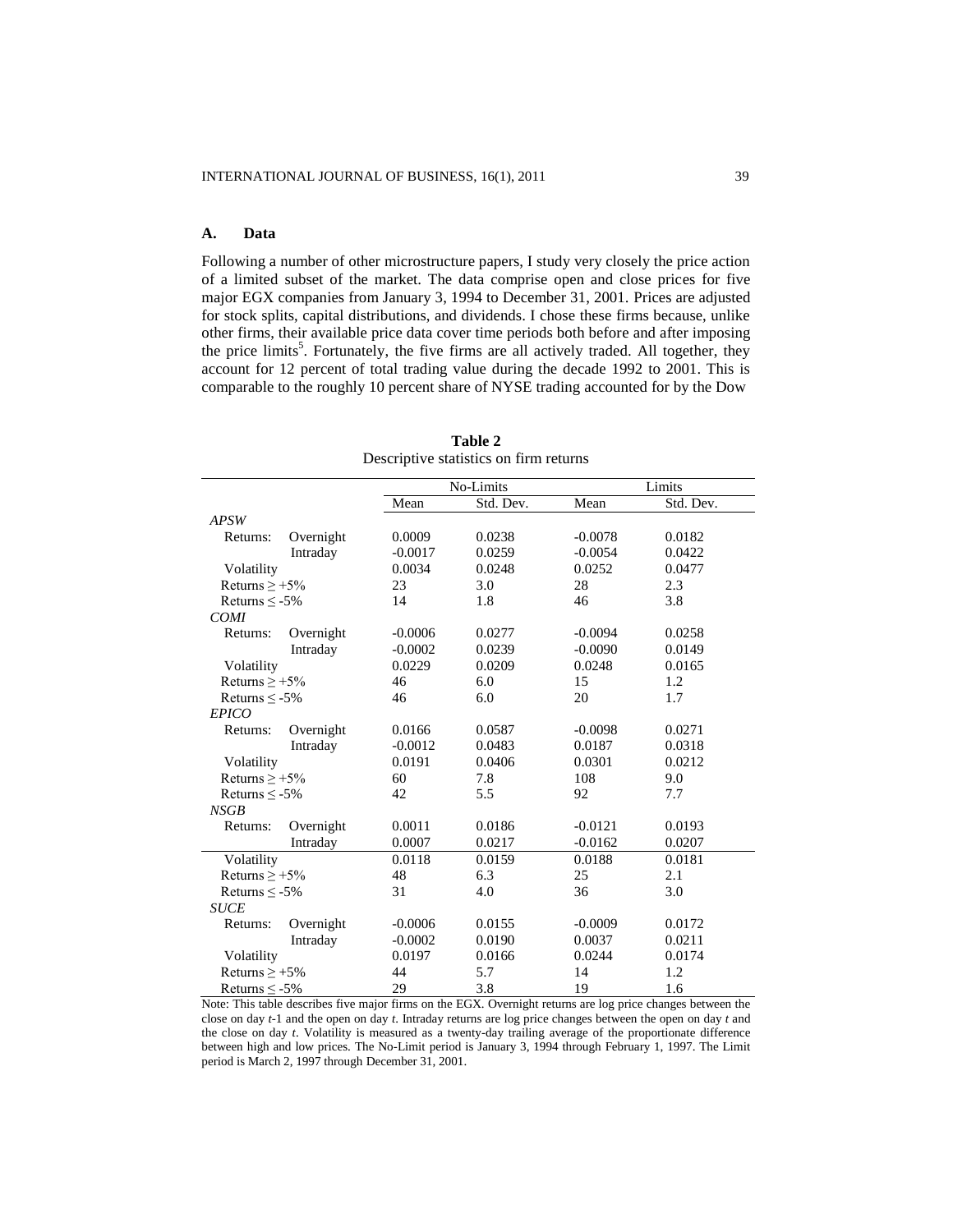Jones companies studied in Handa and Schwartz (1996), and likely exceeds the share accounted for by the five stocks examined in Andersen (1996). The companies are Arab Polavara Spinning and Weaving (APSW), Commercial International Bank (COMI), Egyptian Pharmaceuticals (EPICO), National Societe General Bank (NSGB), and Suez Cement (SUCE).

Table 2 provides descriptive statistics for returns, volatility, and the frequency with which prices moved 5 percent (or more for the no-limit period) $6$ . In the no-limit period, there is a total of 3,840 firm-day observations. Prices rose 5 percent or more on 5.8 percent or 221 of those occasions, whereas prices fell five percent or more on 4.0 percent or 152 occasions. In the limit period, there are 6,005 firm-day observations. Prices hit the upper limit on 3.2 percent or 190 occasions; and hit the lower limit on 3.5 percent or 213 occasions<sup>7</sup>.

The limit-hit events are not highly correlated across firms, as shown in Figures 1A and 1B, which plot the number of hits per day for upper and lower bounds. Among upper limit hits, over 70 percent of individual hits were isolated events; the corresponding figure for lower limit hits is 78 percent.

## **B. Methodology**

Following Cho et al. (2003) and Berkman and Steenbeek (1998), I focus on the implications of the magnet effect for price dynamics<sup>8</sup>. Since I sampled data only twice daily, returns would be censored on days when limits are hit. In such case, the GARCH approach of Cho et al. (2003), which used five-minute returns, becomes statistically unreliable.



**Figure 1A** Number of firms whose price rose by 4.85% or more on a given day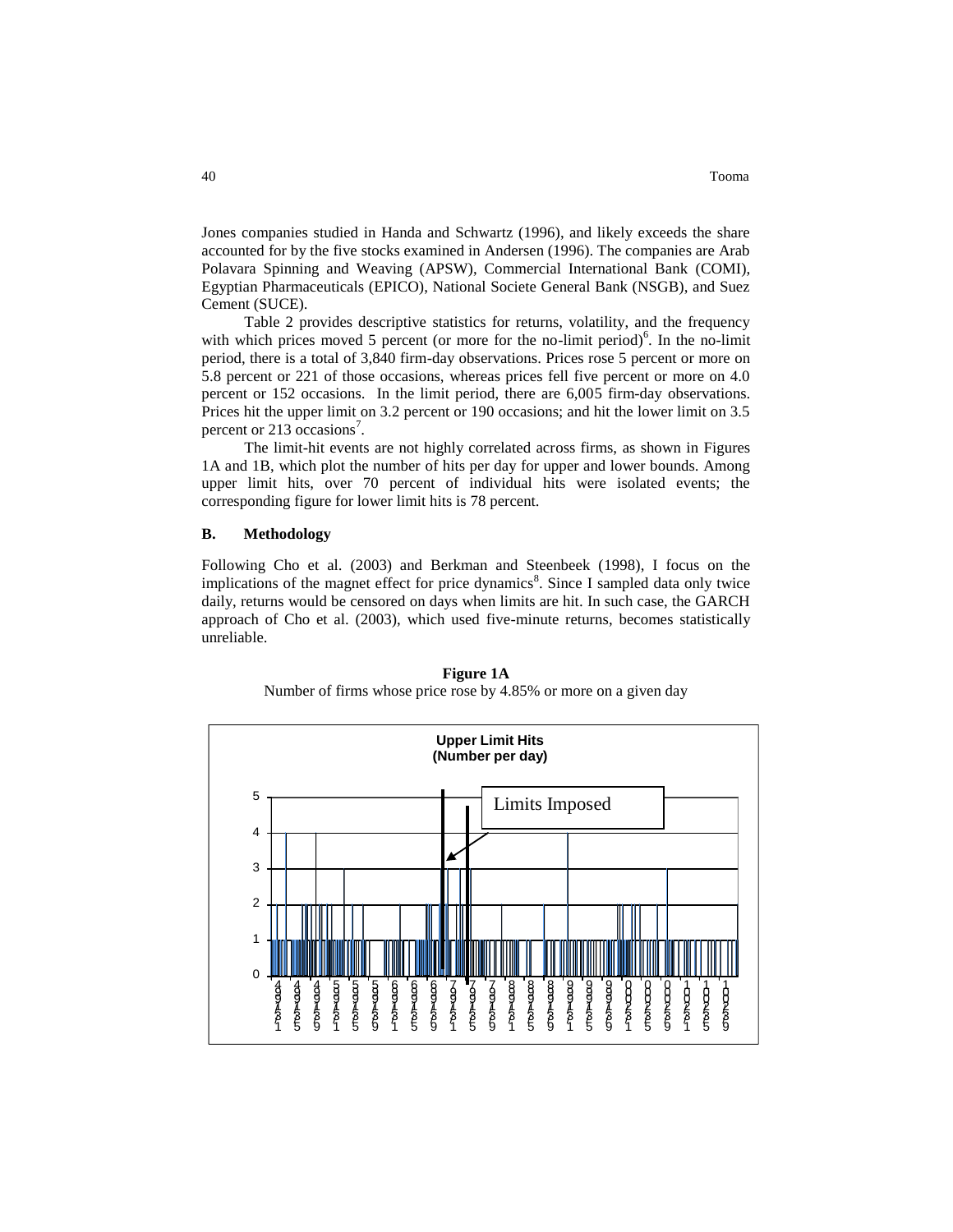

**Figure 1B** Number of firms whose price fell by 4.85% or more on a given day

Instead, I build a new analytical approach based on the following from the evidence and the evidence of Hsieh et al (2009) and the key observation from Subramanyam that (1994, p. 245)); "if the price is close to the breaker limit, the breaker can actually increase ex ante price variability and the probability of hitting the circuit breaker bounds." This directs attention to the conditional probability of hitting a price limit and its dependence on the distance between the current price and price limit.

In the formal treatment of the magnet effect (Subrahmanyam 1994), an individual discretionary trader must choose whether to split his trades across periods one and two or to trade exclusively in period one. Splitting his trades has the advantage of reducing transactions costs, as mentioned by Chowdry and Nanda (1991). Concentrating his trades in the first period could also be advantageous. Nonetheless, if there is a significant probability that the limit is to be hit, this will prevent him from trading at all in period two. In this case, he will be accelerating his trades, meaning that he only trades in period one, if and only if the period-one price is within a certain distance of the limit. An exogenous and fixed cost of failing to trade determines this critical period-one price. This suggests a knife-edge property, whereby trading accelerates all at once if the price reaches a given level. In reality, the acceleration should be gradual, in part because the costs of failing to trade – and thus the key trigger prices – will vary across individuals.

The key implication drawn from Subrahmanyam (1994) is that under a formal price limit and upon observing a given overnight return some traders will accelerate their trading to avoid failing-to-trade costs. This will intensify any tendency to move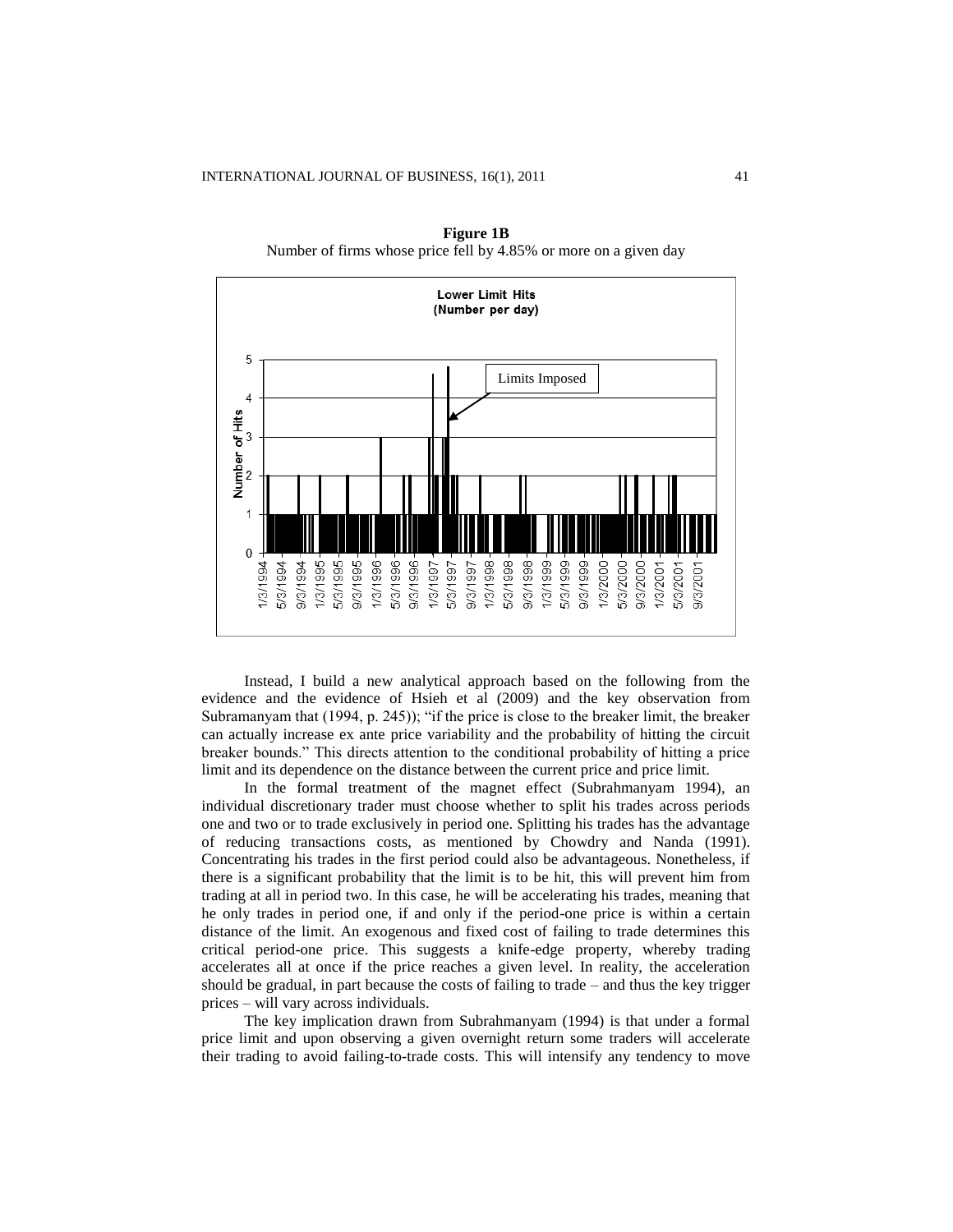towards the limit. Therefore, conditional on a given overnight return, prices will be more likely to move by the limit amount when imposing a formal price limit than otherwise. I focus on this implication of the magnet effect in the empirical analysis that follows. Similar to Kim and Sweeney (2002), I examine the probability of reaching the limit conditional on the day"s opening price.

Under the magnet hypothesis, the conditional probability of moving by the limit amount during any close-to-close period should be higher when enforcing price limits than otherwise. As the key conditioning variable, I use the overnight (close-to-open) return,  $R_t^{\text{night}}$ . This overnight return establishes the proximity of opening price to the limit. Given the known positive autocorrelation of returns in emerging markets, which I document below for the EGX, the conditional probability of rising (falling) by the limit amount over the close-to-close period should be an increasing (decreasing) function of this overnight return. The inquiry focuses on how this function changes upon the imposition of limits.

In order to provide a statistical model of the conditional probability of reaching a price limit, I begin by constructing two dichotomous variables,  $L_{t}^{U}$  and  $L_{t}^{L}$ , for upper and lower limits, respectively. For each type of limit, the variable takes the value zero if the close-to-close return on day *t* is within the limit and the value one otherwise. This serves as the dependent variable in a set of panel logit regressions.

I assume that the odds of reaching a limit are determined as a linear function of overnight return, as discussed above, as well as other lagged returns and volatility<sup>9</sup>:

$$
Odds(L_t^U = 1) = \alpha + \varphi_0 R_t^{\text{night}} + \sum_{j=1}^p (\psi_j R_{t-j}^{\text{day}} + \varphi_j R_{t-j}^{\text{night}}) + \gamma VOL_t + \varepsilon
$$
 (1)

Thus I use a logit regression to estimate the conditional probability of reaching the limit. The detailed variable definitions presented below apply to regressions for price rises. The suitably adjusted definitions would apply to regressions for price declines (subscripts indicating individual firms are suppressed).

$$
R_t^{\text{night}} : \text{Close-to-open return from day } t-1 \text{ to } t, \ R_t^{\text{night}} = \ln\left(\frac{\text{Open}_t}{\text{Close}_{t-1}}\right) \tag{2}
$$

$$
R_{t-j}^{day}
$$
: Open-to-close return within day *t-j*,  $R_{t-j}^{day} = \ln\left(\frac{C\log_{t-j}}{Open_{t-j}}\right)$  (3)

 $\text{VOL}_t$ : Volatility, measured as a twenty-day trailing average of the daily proportionate distance between high and low prices:  $Vol_t = \sum_{ }^{\infty}$ 20

ow prices: Vol<sub>t</sub> = 
$$
\sum_{i=1}^{\infty} \text{HL} \text{Spread}_{t-i}
$$
, where  
HLSpread<sub>t</sub> =  $\left[ \frac{\text{HIGH}_t - \text{LOW}_t}{0.5(\text{HIGH}_t + \text{LOW}_t)} \right]$  (4)

The additional lags of daily and overnight returns are intended to capture return autocorrelation, which tends to be higher in emerging markets than in developed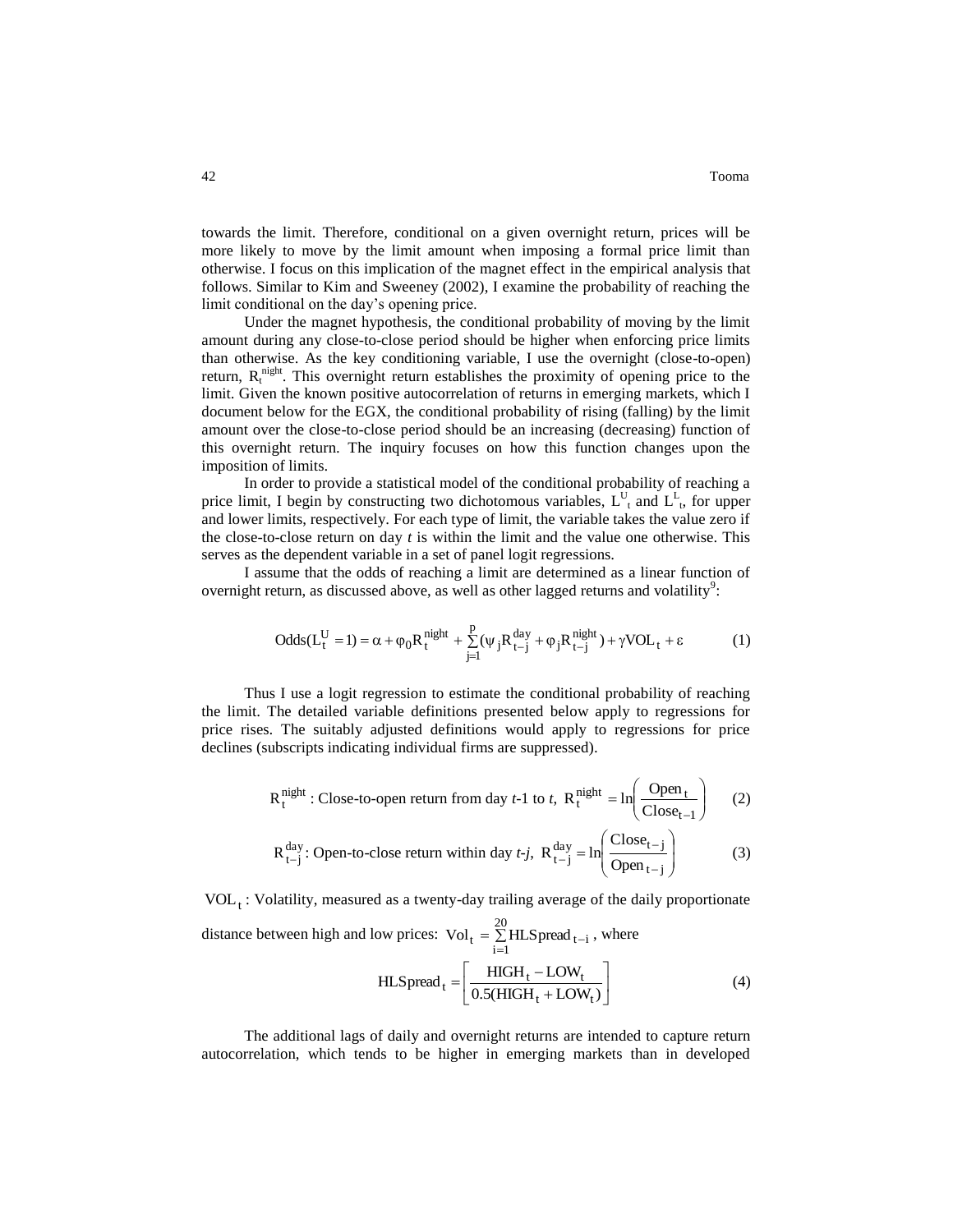markets (Bekaert and Harvey 1997). I determined that two lags of each are sufficient by re-estimating the model repeatedly, beginning with four lags and eliminating insignificant terms.<sup>10</sup>

Volatility, VOL<sub>t</sub>, is included because, given the strong autocorrelation of volatility in financial markets, high volatility in recent days increases the likelihood that prices reach the limit on day *t*. I measure volatility in terms of the average proportionate distance between daily highs and lows, rather than the other common approach, which involves the sum of lagged squared returns. This measure is more appropriate for this study because it is directly related to whether prices will move enough intraday to reach a price limit. Results are robust to using the other volatility measure, as shown below.

The null hypothesis, then, is that the imposition of limits does not change the relationship between the overnight return and the probability of a 5 percent price move,  $\varphi_0$ . According to the magnet hypothesis, the imposition of limits should bring an increase in the absolute magnitude of  $\varphi_0$ . Thus  $\varphi_0$  should rise for upper limits and decline for lower limits.

I can also analyze the implications of the possibility that price limits stabilize prices. If price limits stabilize prices by providing a cooling off period or by reducing transactional risks, then the imposition of limits should bring a decrease in the absolute magnitude of  $\omega_0$ .

Since prices hit limits only occasionally, I increase the power of the proposed tests by combining the data from all five firms. I then run four panel logit regressions, for upper and lower limit hits, where the upper- and lower-limit samples are partitioned into no-limit and limit periods.

# **IV. RESULTS**

The results indicate that the price limits, which the EGX imposed in 1997, exerted an economically and statistically significant magnet effect. This section first presents the main results. It then shows that the results are generally consistent across individual firms. Finally, it demonstrates that the main qualitative conclusions are robust to a number of alternative estimation strategies.

### **A. Main Results**

Before examining the evidence pertaining to the magnet effect, I note that the results of estimating Equation (1), presented in Tables 3 and 4, seem broadly sensible. As expected, the coefficients on lagged returns suggest substantial return momentum and the coefficient on volatility is consistently positive and significant. The explanatory power is substantial as indicated by the McFadden  $R^2$ s, which range between 32 percent and 45 percent. The signs of the coefficients on current overnight returns conform to the simple statistical proposition that when the overnight return is greater, the probability of hitting the upper limit is greater and that when the overnight price drop is greater, the probability of hitting the lower limit is greater. Hence,  $\varphi_0$  is positive for upper limits and negative for lower limits.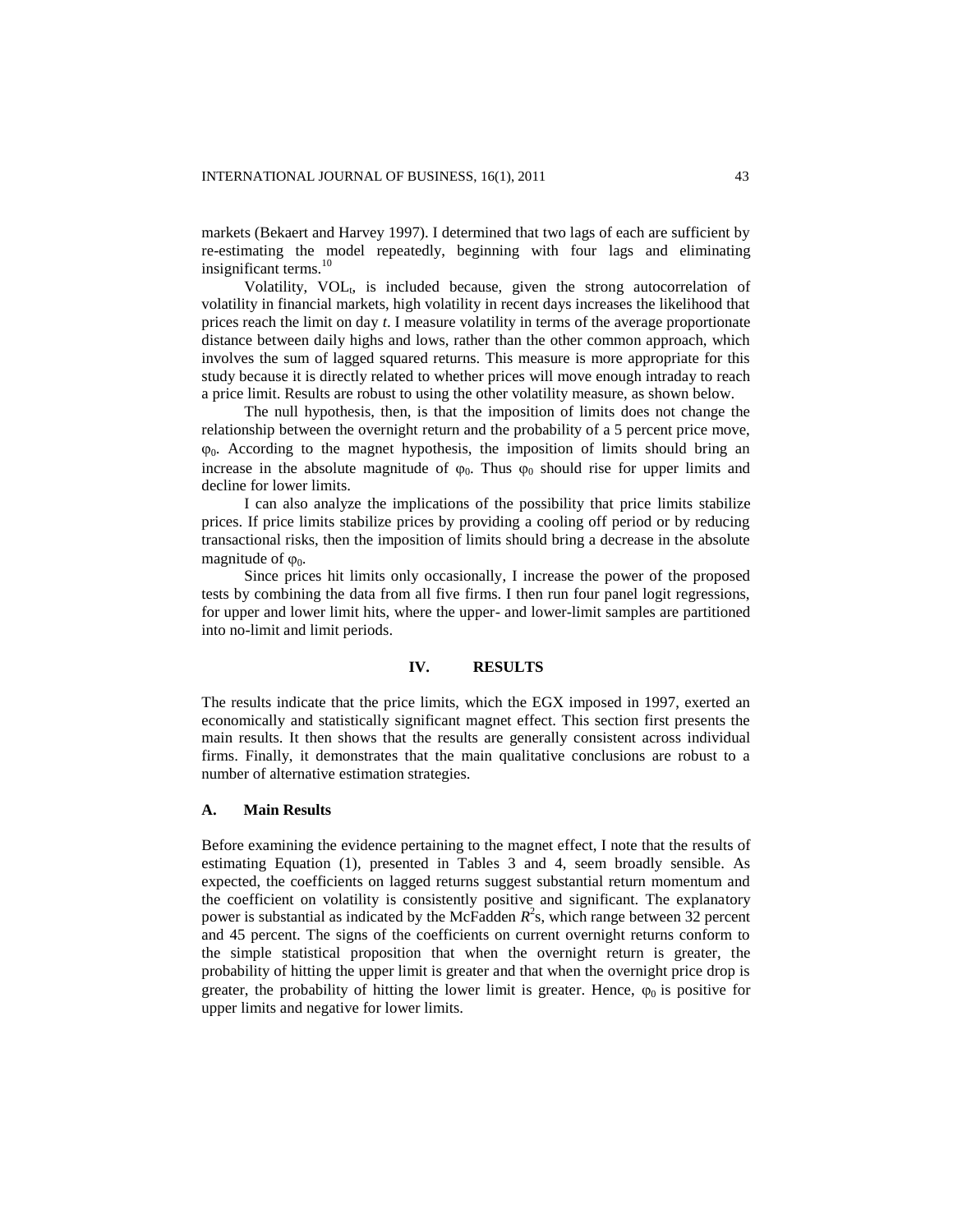|                                      | <b>Upper Limit</b>  |                     |
|--------------------------------------|---------------------|---------------------|
|                                      | No-Limit            | Limit               |
| $\varphi_0$                          | 1.582<br>(0.183)    | 2.482<br>(0.108)    |
| $\Psi_1$                             | 0.475<br>(0.062)    | 0.724<br>(0.125)    |
| $\varphi_1$                          | 0.639<br>(0.112)    | 0.183<br>(0.061)    |
| $\Psi_2$                             | $-0.179$<br>(0.119) | $-0.058$<br>(0.117) |
| $\varphi_2$                          | 0.376<br>(0.131)    | $-0.209$<br>(0.118) |
| $\gamma$                             | 1.692<br>(0.448)    | 1.811<br>(0.524)    |
| $\alpha$                             | $-2.504$<br>(0.046) | $-2.666$<br>(0.056) |
| LR statistic                         | 684.5               | 523.3               |
| McFadden $R^2$                       | 0.293               | 0.372               |
| Semi-Elasticity<br>(at sample means) | 38.2%               | 50.2%               |

**Table 3** Logit estimation of the probability of reaching the upper limit.

Note: I run logit regressions for the probability that prices for five firms on the EGX moved up by 5 percent or more relative to the previous close, where the independent variables are:  $R_t^{\text{night}}$ , close-to-open returns on

day t.  $R_t^{day}$ , open-to-close returns on day t; and Vol<sub>t</sub> captures price volatility measured as a twenty-day trailing average of the daily proportionate distance between high and low prices. Values aligned with the variables names are estimated coefficients. The marginal effect of the overnight return is reported at the bottom. Standard errors in parentheses and results in **boldface** statistically significant at the 5% level. The no-limit period covers January 3, 1994 to January 31, 1997; the limit period covers March 2, 1997 through December 31, 2001.

As discussed earlier, the change in the  $\varphi_0$  coefficients between the no-limit and limit periods is the focus of testing for the magnet effect. Consistent with the magnet hypothesis, the absolute magnitude of  $\varphi_0$  is higher in the limit period than the no-limit period for both upper and lower limits. For upper limits,  $\varphi_0$  increases by about two thirds, rising from 1.6 to 2.5. Also, for lower limits, the absolute magnitude of  $\varphi_0$ increases by about two thirds, changing from  $-0.7$  to  $-1.1$ . Both changes are statistically significant.

Of course, statistical significance need not imply economic significance, so I will next examine marginal effects. Before imposing limits, an increase in overnight returns of one percentage point increased the likelihood of hitting the upper limit by 38 percent (with all variables measured at sub-sample means). After the imposition of limits, this figure was roughly a third higher, at 50 percent. For lower limits, the corresponding figures are -18 percent and -22 percent. I conclude that the effects of both upper and lower limits were economically substantial.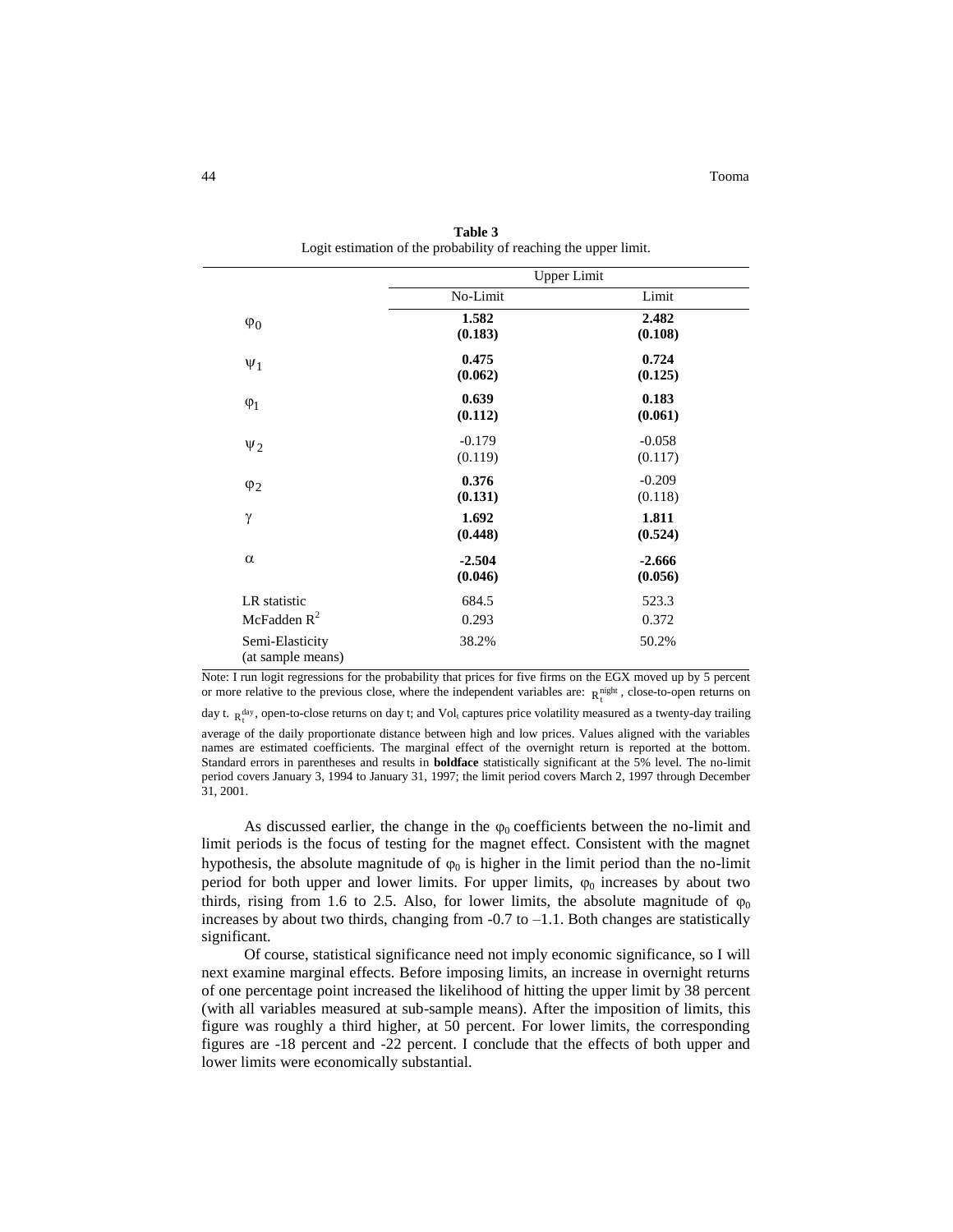|                   | Lower Limit |          |
|-------------------|-------------|----------|
|                   | No-Limit    | Limit    |
| $\varphi_0$       | $-0.741$    | $-1.104$ |
|                   | (0.063)     | (0.071)  |
| $\Psi_1$          | $-0.476$    | $-0.493$ |
|                   | (0.085)     | (0.076)  |
|                   | $-0.144$    | $-0.183$ |
| $\varphi_1$       | (0.063)     | (0.101)  |
| $\Psi_2$          | $-0.069$    | $-0.072$ |
|                   | (0.088)     | (0.079)  |
|                   | $-0.127$    | $-0.072$ |
| $\varphi_2$       | (0.201)     | (0.152)  |
| γ                 | 2.427       | 1.951    |
|                   | (0.718)     | (0.982)  |
| $\alpha$          | $-2.598$    | $-2.607$ |
|                   | (0.052)     | (0.050)  |
| LR statistic      | 498.3       | 505.6    |
| McFadden $R^2$    | 0.361       | 0.401    |
| Semi-Elasticity   | $-18.0%$    | $-22.3%$ |
| (at sample means) |             |          |

| <b>Table 4</b>                                                   |
|------------------------------------------------------------------|
| Logit estimation of the probability of reaching the lower limit. |

Note: I run logit regressions for the probability that prices for five firms on the EGX moved up by 5 percent or more relative to the previous close, where the independent variables are:  $R_t^{\text{night}}$ , close-to-open returns on

day t.  $R_t^{day}$ , open-to-close returns on day t; and Vol<sub>t</sub> captures price volatility measured as a twenty-day trailing average of the daily proportionate distance between high and low prices. Values aligned with the variables names are estimated coefficients. The marginal effect of the overnight return is reported at the bottom. Standard errors in parentheses and results in **boldface** statistically significant at the 5% level. The nolimit period covers January 3, 1994 to January 31, 1997; the limit period covers March 2, 1997 through December 31, 2001.

The similarity here between the proportionate effects of upper and lower price limits is notable. Cho et al. (2003) find a strong effect of upper price constraints and little or no effect of lower price constraints on the Tokyo Stock Exchange, and suggest that short-sales constraints explain this asymmetry. However, short sales are also constrained  $-$  indeed, they are strictly prohibited  $-$  on the EGX. Thus short-sales constraints may not explain the apparently small effect of lower limits observed by Cho et al.

On the basis of these results, I draw three central conclusions:

The relationship between the close-to-open return and the conditional likelihood that prices rose by 5 percent from close-to-close was higher after price limits were imposed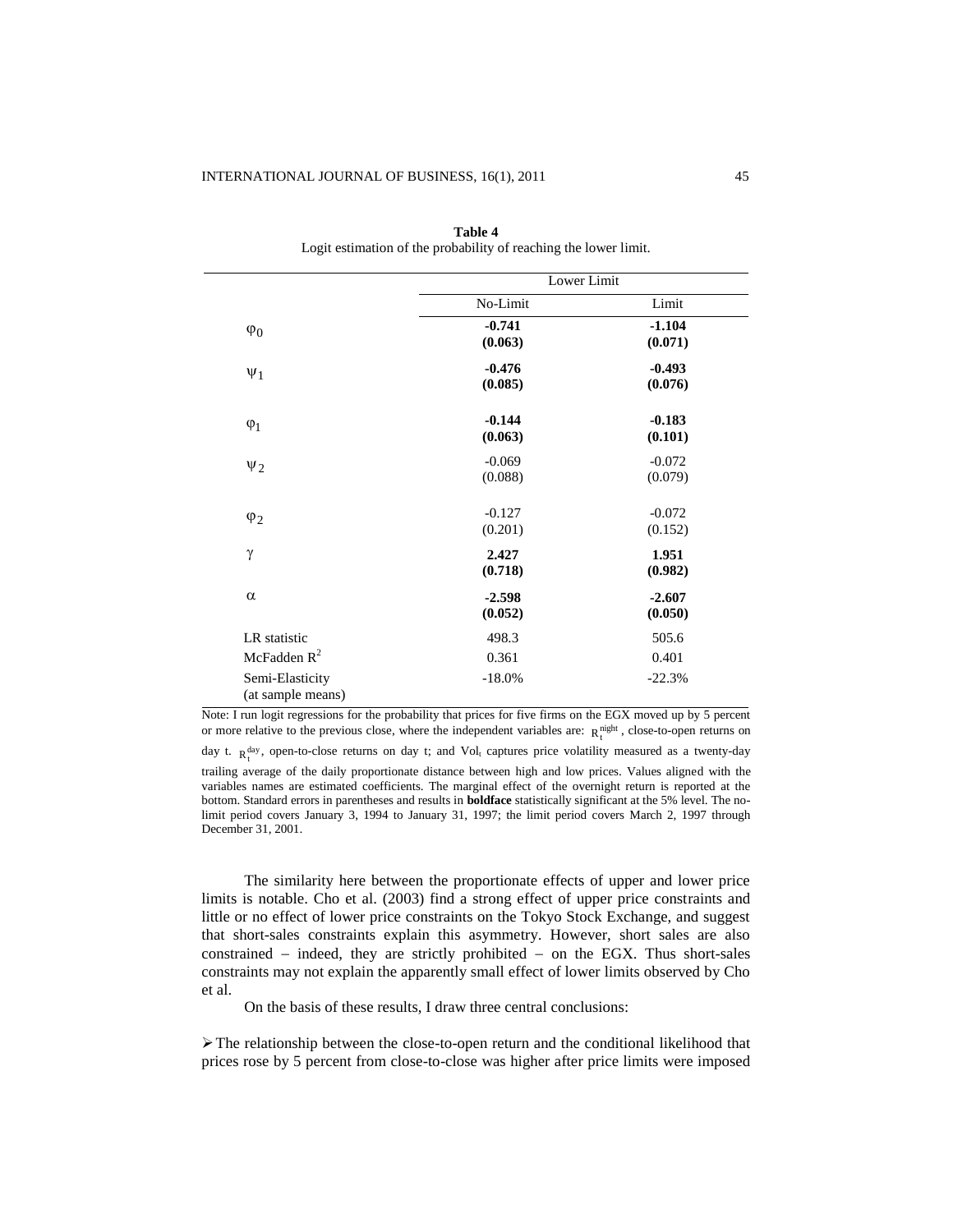on the EGX in February of 1997 than before. The relationship between the close-toopen return and the conditional likelihood that prices fell by 5 percent close-to-close was lower after imposing the price limits. Both of these observations are consistent with the magnet effect.

This change was statistically and economically significant for both upper and lower price limits.

The change was roughly similarly pronounced for upper and lower price limits.

#### **a. Generality**

In order to examine the generality of these results across firms, I run similar tests for each individual firm and find the results are generally consistent with those reported above. McFadden  $R^2$ s range from 12 percent to 48 percent, and average 23 percent. Of the ten pairs of regressions (five firms, upper and lower limits for each firm), the change in the coefficient on concurrent overnight returns,  $\varphi_0$ , rises in absolute magnitude in all but one case. This finding is consistent with the magnet effect. These estimated changes are surprisingly precise given the relatively small number of limit hits per firm. In four of the ten cases, the coefficient on  $\varphi_0$  is insignificantly different from zero in the absence of limits and statistically significant (and larger in absolute value) under limits. This is consistent with the magnet hypothesis. In a fifth case, the coefficient is significant for both periods but increases significantly in absolute magnitude upon the imposition of limits. This broad applicability of the magnet effect across firms suggests that it would not be unreasonable to generalize results to the market overall.

### **b. Robustness**

In order to further substantiate the previous central conclusions, I present four robustness tests. In all cases the main conclusions are sustained. I also test a secondary implication of the Subrahmanyam (1994) model, that the fraction of individuals, which will accelerate trades will rise as the price becomes closer to the limit. With respect to the conditional probability of moving by the limit amount, this implies that the effect of the price limit on this probability should be stronger for prices closer to the limit. For prices far from the limit, the probability of moving by the limit amount will not rise much with the enforcement of limits. For prices close to the limit, the probability of moving by the limit amount will rise substantially.

### **1. Measures of Volatility**

Volatility is frequently measured in terms of returns rather than high-low price differentials. I re-estimate Equation (1) with volatility measured as the square root of the mean of squared close-to-open and open-to-close returns over the previous twenty days. The results are quite similar to those associated with the previous volatility measure. The only notable difference is that the economic magnitude of the effect of price limits seems more pronounced, as does the difference between upper and lower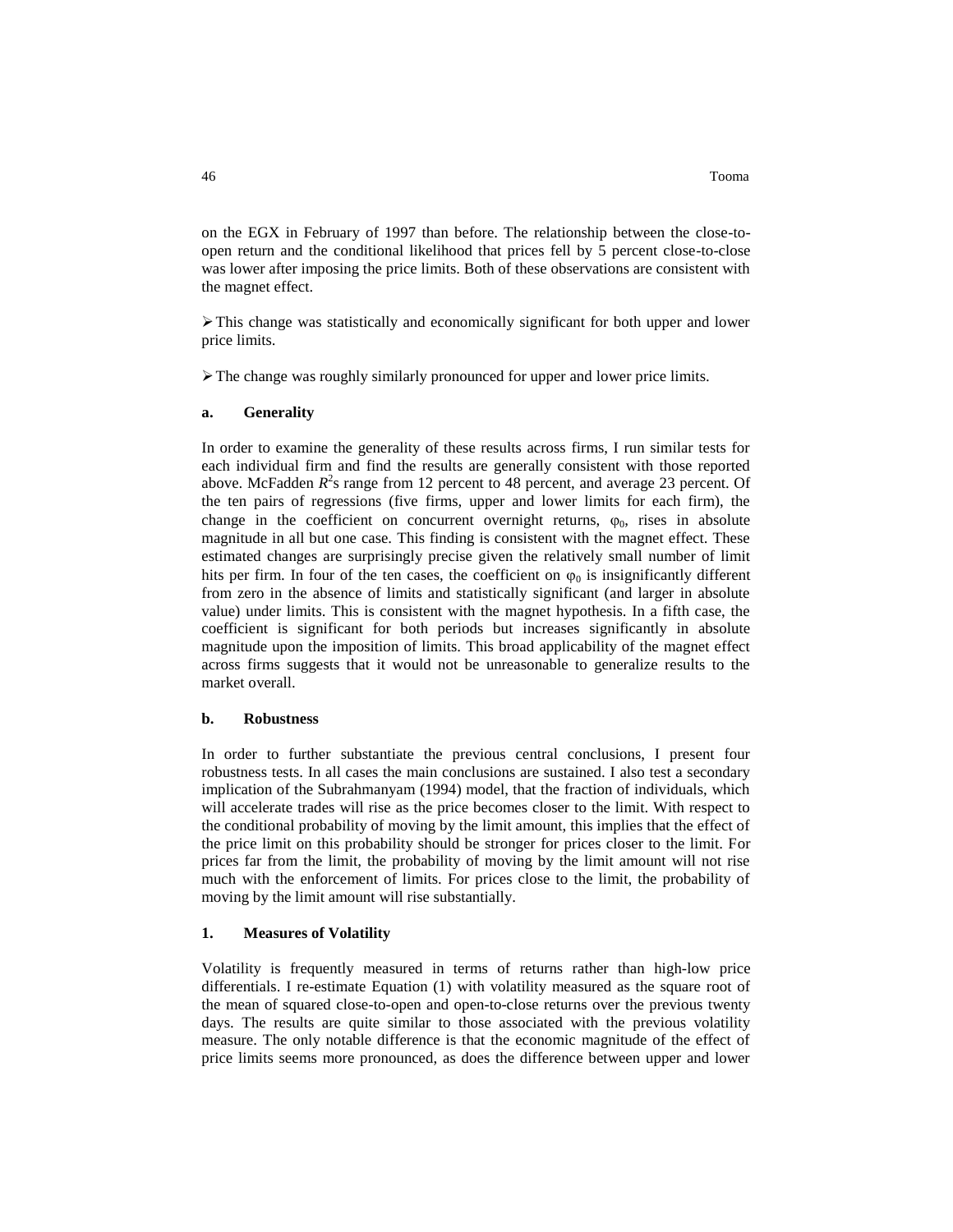limits. In the base case, the imposition of limits was associated with a one-fifth to onethird rise in the marginal effect of a one-percentage-point rise in overnight returns. When volatility is measured in this alternative way there is a 100 percent rise in the effect for upper limits and a 50 percent rise for lower limits.

# **2. Volatility Spillovers**

Previous research suggests that there can be "volatility spillovers" when prices reach limits. That is, volatility suppressed by trading halts on one day may spill over into extra volatility the next day. Evidence consistent with this hypothesis is presented in Kim and Rhee (1997), Kuhn, Kuserk, and Locke (1991), and Tooma (2005). Ideally, I would retain the full sample and capture this effect by including a lagged dependent variable. However, this would distort the statistical properties of the panel logit regressions, leaving the results unreliable (Arellano 2000), and no one identified a solution to this statistical difficulty in the literature.

As an alternative, I limit the sample to dates on which volatility spillovers are not a concern. That is, I exclude any day for which a price limit was reached the previous day. The results show that the three main qualitative results are sustained in the more limited sample.

## **3. Volatility from Mid-1996 through Mid-1997**

The introduction of the price limits on the EGX was during a period of great market volatility, as is apparent in Figure I. Since the dramatic price action of this period may be disproportionately influencing the results, I re-run regressions excluding this interval entirely. Specifically, I exclude data from July 1, 1996 through July 31, 1997. The results remain qualitatively consistent with the earlier findings.

### **4. Probit Estimation**

To further verify the robustness of the results, I re-run baseline regression using the probit estimation technique and once again, this analysis did not qualitatively change the main conclusions. There appears to have been a pronounced magnet effect associated with both upper and lower price limits on the EGX.

# **V. CONCLUSION**

I investigate in this paper whether stock prices tend to accelerate as they approach price limits, a phenomenon termed the magnet effect (Subramanyam, 1994). As the laboratory, I use the EGX, where imposing tight 5 percent price limits in early 1997 brought relatively frequent trading halts on individual firms, permitting statistical analysis with reasonable power. Using logit regressions on intraday data, I examine the conditional likelihood that close-to-close returns reach 5 percent for a given (overlapping) close-to-open return. Results show that, upon the imposition of limits, the conditional probability of reaching an upper (lower) limit was more (less) strongly related to the overnight return, consistent with a magnet effect. The effects were roughly similar in magnitude for upper and lower limits.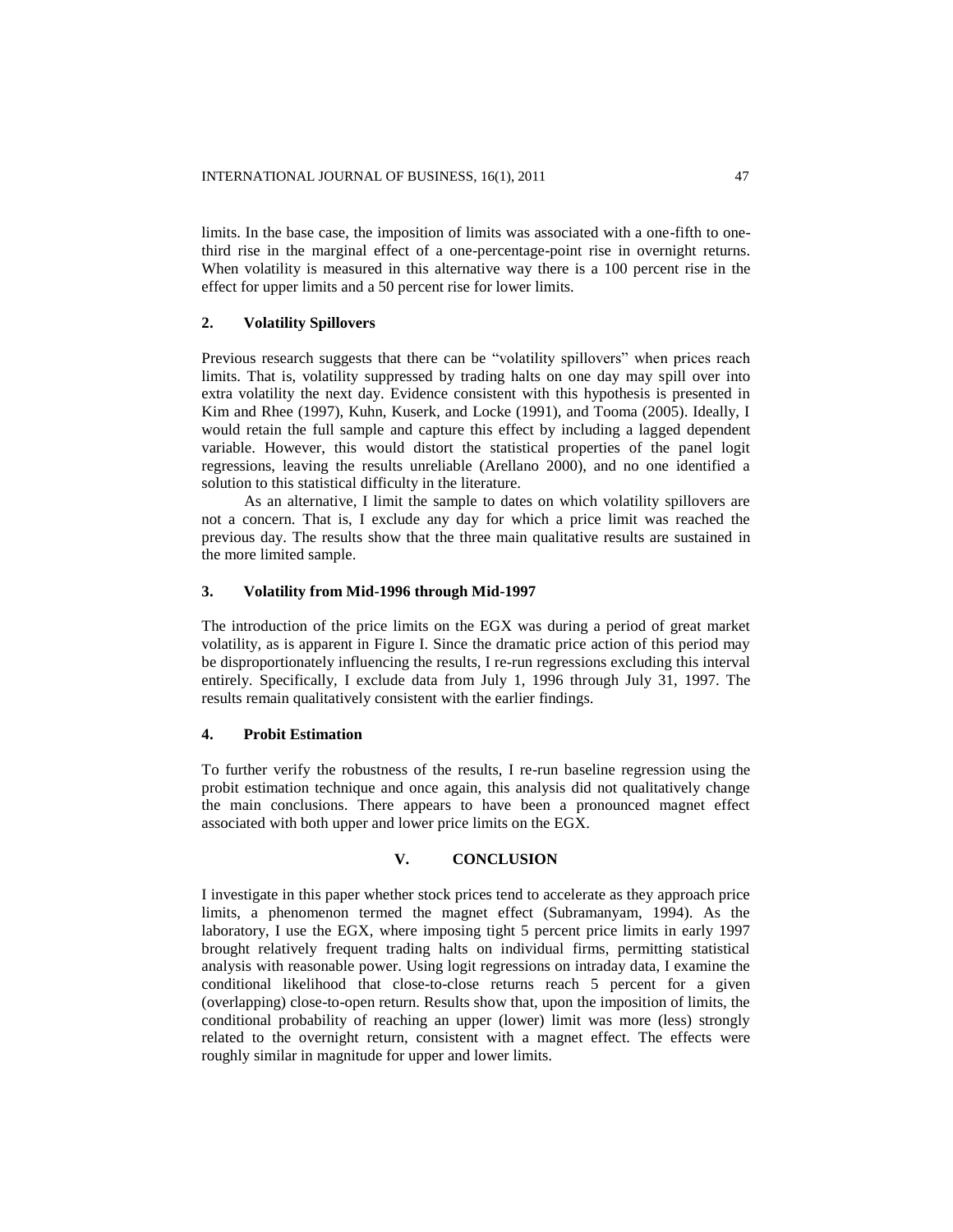These results suggest that price limits are at best a mixed blessing. They may have benefits, such as enabling more informationally efficient pricing (Greenwald and Stein 1991), to offset the cost of greater conditional volatility, but these have not been fully explored. To fully evaluate the consequences of price limits, it would be important to examine their effects on unconditional volatility and overall market efficiency. I leave these inquiries for future research

# **ENDNOTES**

- 1. Chan et al define an order imbalance as the ratio of buy orders to total orders (in shares). If this ratio is 0.5 then demand equals supply. A ratio greater than 0.5 implies that there are more buys than sells creating an upward price pressure and vice versa.
- 2. In July 2002 the Egyptian Stock Exchange applied new circuit breaker rules to a selected list of active stocks. The new circuit breaker rules impose graduated impediments to trading as prices move farther from opening levels. The most inconsequential impediment is a simple announcement; the most severe is the cessation of trading through the end of the session.
- 3. The current market capitalization as of March 2010 is \$84bn.
- 4. The number of shares listed on EGX in 2010 is around 220 companies. The drop in the number of companies listed results from stricter listing rules by EGX passed in 2004 and the removal of corporate tax incentives in 2005.
- 5. Studying the no-limit sub-period is important part of this paper. An example can illustrate this: The magnet effect says that prices that open 1% from the limit are naturally more likely to subsequently move 1% more compared to a price that opens 5% from the limits subsequently moving 5% more. To say that price limits affects these likelihoods, we need to know what the "normal" likelihoods of these subsequent movement in absence of the limits, which is why it is important to study the no-limit period.
- 6. I actually allow for a tiny margin of error around the 5 percent figure, specifically 15 basis points, to account for rounding errors associated with price adjustments for stock splits, dividends, and capital distributions. In this, I follow Charemza and Majerowska (2000).
- 7. This implies a decline in the unconditional likelihood that prices moved by the limit amount. We do not investigate this further, however, since the focus of the magnet effect is the conditional likelihood of reaching the limit.
- 8. The theory behind the magnet effect implies changes in trading behavior. While it would be interesting to examine trading records for evidence of those changes, as in Chan et al. (2005) and Hiseh et al. (2009), trading records are not available. Fortunately, the key prediction of the magnet effect for policy purposes concerns price behavior, which is our focus.
- 9. The statistical validity of this approach might be undermined if prices occasionally move by over 5 percent overnight, in which case the overnight return series would be truncated during the limit sample period. However, absolute overnight returns never exceeded 3.2 percent while price limits were in force.
- 10. One advantage of including these extra lags is that we can distinguish magnet effects from momentum effects by comparing the behavior of prices before and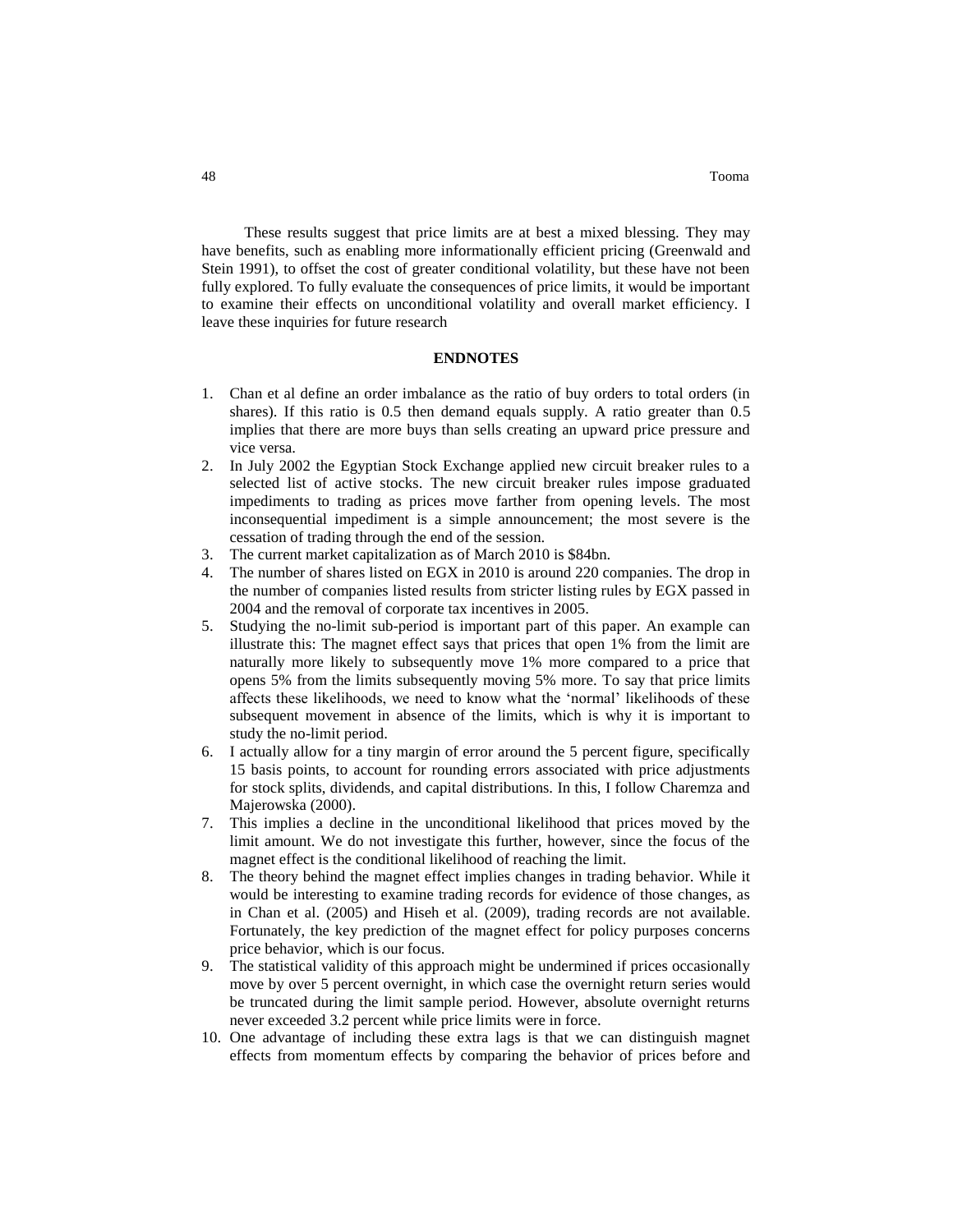after the imposition of price limits. The response of prices to overnight and other lagged returns before the imposition of limits should capture momentum effects; any change in the response to the most recent overnight return upon the imposition of price limits should capture magnet effects.

## **REFERENCES**

- Abad, D., and R. Pascual, 2007, "On the Magnet Effect of Price Limits", *European Financial Management*, Vol. 13, No. 5, pp. 833–852.
- Andersen, T. G., 1996, "Return Volatility and Trading Volume: An Information Flow Interpretation of Stochastic Volatility", *Journal of Finance,* 51, pp. 169-204.
- Arellano, M., 2000, Discrete Choices with Panel Data, Mimeo, CEMFI, Madrid
- Bekaert, G, and C. R. Harvey, 1997, "Emerging Equity Market Volatility", *Journal of Financial Economics,* 43, pp. 29-78.
- Berkman, H., and O. W. Steenbeek, 1998, "The Influence of Daily Price Limits on Trading in Nikkei Futures", *Journal of Futures Markets,* 18(3), pp. 265-279
- Chan, S.H., K.A. Kim, S.G. Rhee, 2005, "Price Limit Performance: Evidence from Transactions Data and the Limit Order Book", *Journal of Empirical Finance*, 12, pp. 269-290
- Cho, D. D., J. Russell, G.C. Tiao, and Ruey Tsay, 2003, "The Magnet Effect of Price Limits: Evidence from High Frequency Data", *Journal of Empirical Finance,* 10, pp. 133-168.
- Chowdhry, B, and V. Nanda, 1991, "Multimarket Trading and Market Liquidity", *Review of Financial Studies,* 4, pp. 483-511.
- Du, Y., Q. Liu, and S. G. Rhee, 2009, "An Analysis of the Magnet Effect under Price Limits", *International Review of Finance*, Vol. 9, No. 1/2, pp. 83-110.
- Greenwald, B. C., and J. C. Stein, 1991, "Transactional Risk, Market Crashes, and the Role of Circuit Breakers", *Journal of Business,* 64(4), pp. 443-462.
- Goldstein, M. A., and K. A. Kavajecz, 2004, "Trading Strategies during Circuit Breakers and Extreme Market Movements", *Journal of Financial Markets,* 7(3), pp. 301-333.
- Handa, P, and R. A. Schwartz, 1996, "Limit Order Trading", *Journal of Finance,* 51
- Hsieh, P. H., and J. J. Yang, 2009, "A Censored Stochastic Volatility Approach to the Estimation of Price Limit Moves"*, Journal of Empirical Finance*, 16, pp337–351
- Hsieh, P. H., Y. H. Kim, and J. J. Yang, 2009, "The Magnet Effect of Price Limits: A Logit Approach"*, Journal of Empirical Finance,* 16, pp. 830–837
- Kim, K. A., S. G. Rhee, 1997, "Price Limit Performance: Evidence from Tokyo Stock Exchange", *Journal of Finance,* 52, pp. 885-901.
- Kim, K. A. and R. J. Sweeney, 2002, ["The Effects of Price Limits on Information](http://www.acsu.buffalo.edu/~kk52/PriceLimits_Newest_revised.pdf)  [Revelation: Theory and Evidence](http://www.acsu.buffalo.edu/~kk52/PriceLimits_Newest_revised.pdf)", *unpublished working paper.*
- Kim, K. A. and J. Park, 2010, "Why Do Price Limits Exist In Stock Markets? A Manipulation-Based Explanation". *European Financial Management*, Vol. 16, No. 2, 2010, 296–318
- Kuhn, B. A., G. J. Kuserk, and P. Locke, 1991, "Do Circuit Breakers Moderate Volatility? Evidence from October 1989", *The Review of Futures Markets,* 10, pp. 136-179.